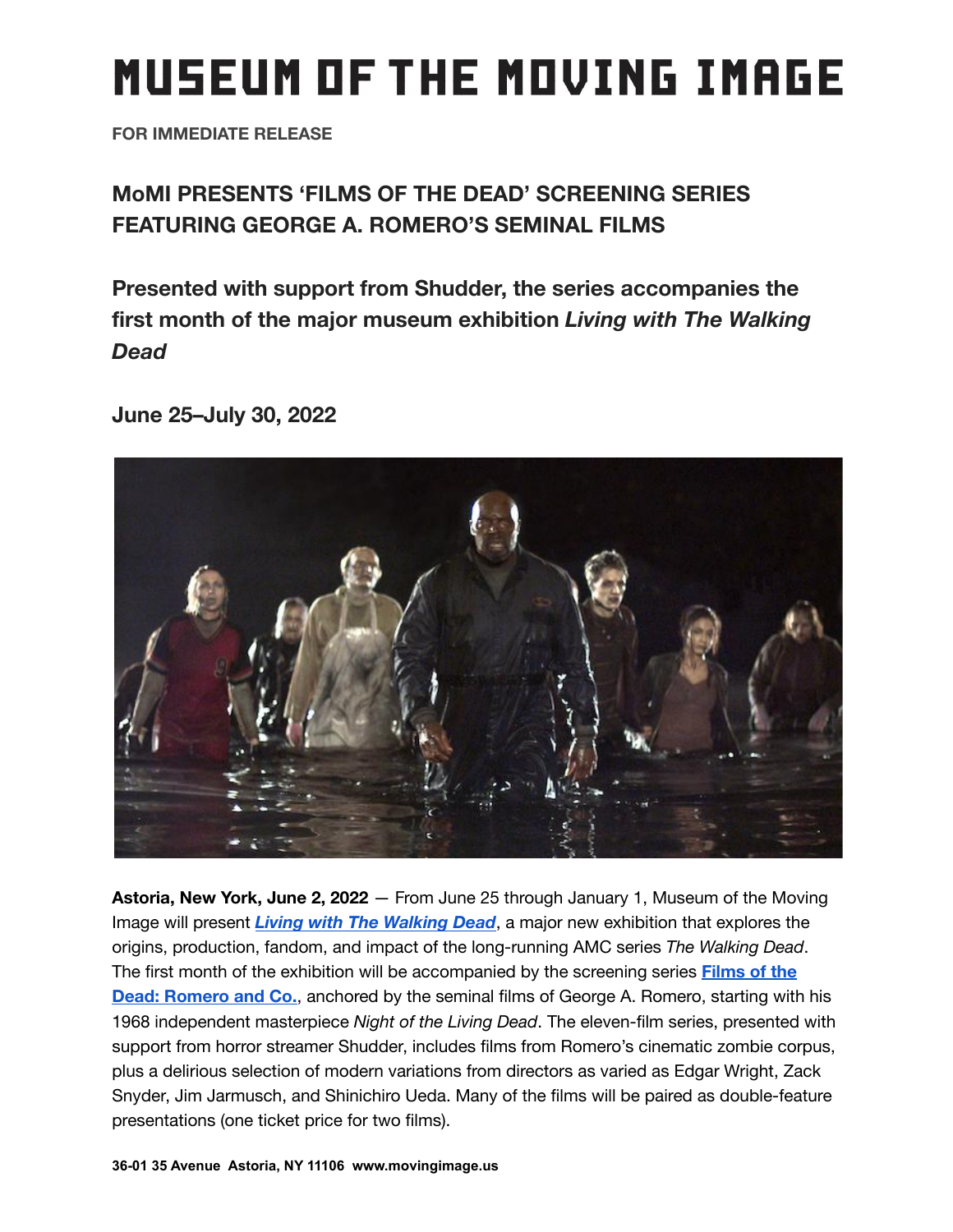Few film subgenres have proven more resilient than the zombie horror movie. The original *Night of the Living Dead* with its mixture of low-budget innovation, shocking horror, and political commentary launched a half-century-plus of zombie movies, including a remarkably generative cycle of films from Romero himself: brainy movies about the brain-dead—satires on contemporary American life that used the zombie as metaphor.

Tickets are \$15 (with discounts for seniors, students, youth / free or discounted for MoMI members). Advance tickets are available online at [www.movingimage.us/films-of-the-dead.](http://www.movingimage.us/films-of-the-dead) Ticketholders may add on a visit to the *Living with The Walking Dead* exhibition for \$10.

With New York City's COVID-19 alert level set at high, the Museum is requiring all visitors to wear face masks (ages 2+) throughout the building. Please review visitor safety guidelines [here.](https://movingimage.us/visit/safety-measures/)

# SCHEDULE FOR 'FILMS OF THE DEAD: ROMERO AND CO." (JUNE 25–JULY 30, 2022)

All screenings take place at Museum of the Moving Image, in the Sumner M. Redstone Theater or the Celeste and Armand Bartos Screening Room. Unless noted, tickets are \$15 adults, \$11 senior citizens and students, \$9 youth (ages 3–17), and free or discounted for MoMI members. Advance tickets are available online at www.movingimage.us.

Please note: *Dawn of the Dead* (1978) will be scheduled at a later date.

# *Night of the Living Dead*

SATURDAY, JUNE 25, 4:00 P.M. DOUBLE FEATURE with *The Return of the Living Dead* SATURDAY, JULY 2, 4:00 P.M. DOUBLE FEATURE with *One Cut of the Dead* SUNDAY, JULY 3, 3:30 P.M. DOUBLE FEATURE with *Shaun of the Dead* SATURDAY, JULY 9, 4:00 P.M. DOUBLE FEATURE with *The Dead Don't Die* SATURDAY, JULY 23, 2:00 P.M.

Dir. George A. Romero. 1968, 96 mins. DCP. With Duane Jones, Judith O'Dea, Marilyn Eastman, Karl Hardman, Judith Ridley, Keith Wayne. This is how it all began. Romero's seminal, independent zombie movie laid the groundwork for the indie horror film. And there has yet to be another film about the cannibalistic undead as scary as the original. This black-and-white nightmare, in which a motley group of terrified people barricade themselves in a farmhouse to ward off legions of hungry zombies, is a masterful work of horror that also functions as a work of social commentary at the close of a decade defined by a reckoning with American racism.

# *The Return of the Living Dead*

SATURDAY, JUNE 25, 6:00 P.M. DOUBLE FEATURE with *Night of the Living Dead* (4:00 p.m.) SATURDAY, JULY 2, 1:30 P.M.

Dir. Dan O'Bannon. 1985, 91 mins. With Clu Gulager, James Karen, Thom Matthews, Linnea Quigley, Miguel A. Núñez Jr., Don Calfa. Freddy is having one hell of a first day on the job at a medical supply warehouse. He inadvertently releases a gas that reanimates the dead. Now, the undead are leaving their graves to wreak havoc and eat brains! *The Return of the Living Dead* is a fiendishly fun horror comedy with an enduring cult status, offering an entirely different take on the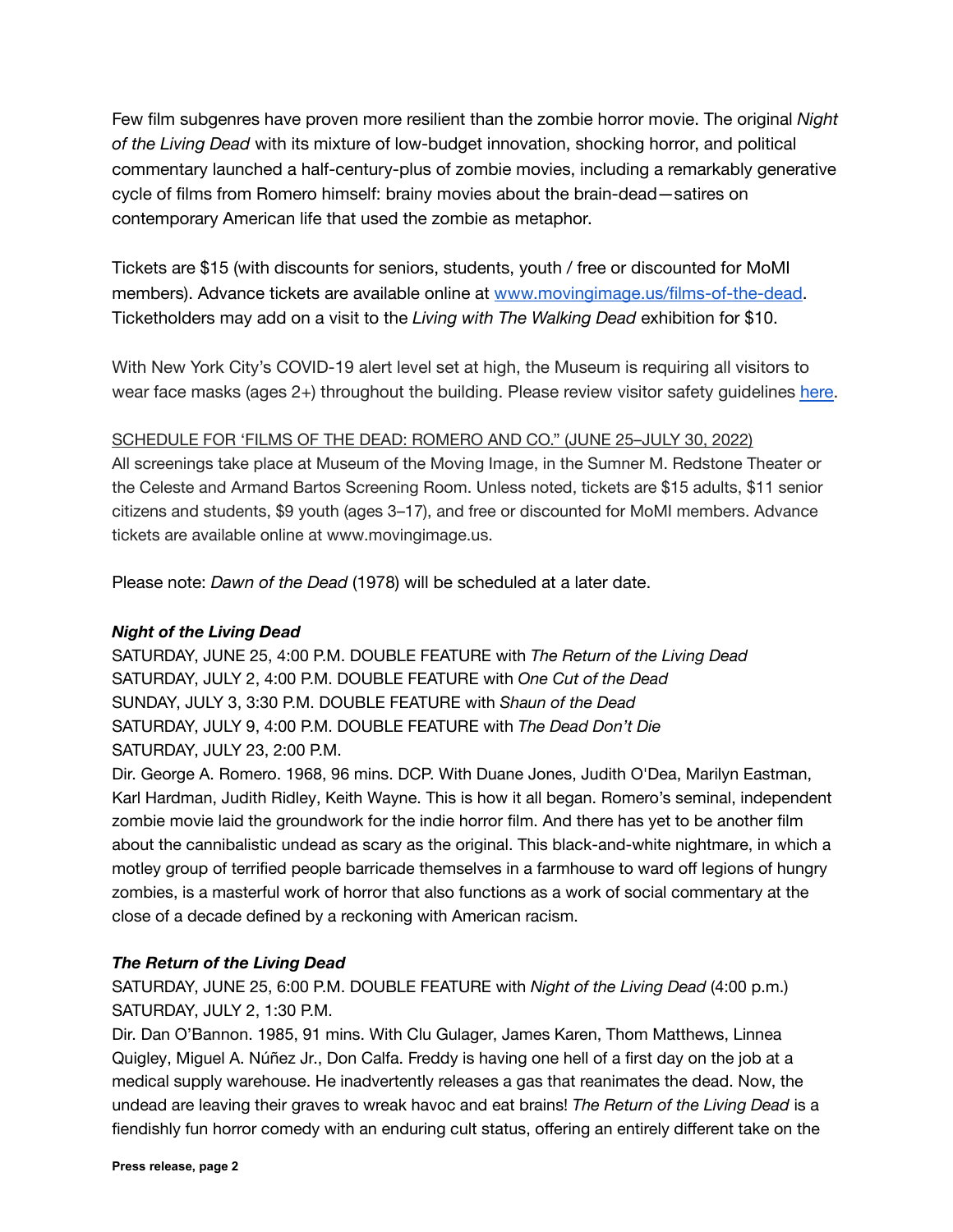zombie film from its predecessors. With a story by John A. Russo, George A. Romero's co-writer on *Night of the Living Dead*, this film ditches the social commentary and seriousness, instead dialing the madness all the way up with slapstick antics, cartoony special effects, punk rock sleaze, and a memorable appearance by '80s horror favorite Linnea Quigley. The June 25 double feature is presented as part of the ongoing series Disreputable Cinema.

#### *Day of the Dead*

FRIDAY, JULY 1, 7:00 P.M. SUNDAY, JULY 3, 1:00 P.M. SUNDAY, JULY 17, 2:00 P.M.

Dir. George A. Romero. 1985, 100 mins. With Lori Cardille, Terry Alexander, Joe Pilato, Jarlath Conroy, Richard Liberty. From the master of the zombie film comes the darkest day of horror the world has ever known. Society has collapsed, driving people underground; there, a small team of scientists, civilians, and trigger-happy soldiers battle for the survival of the human race. And we haven't even mentioned the zombies waiting up above. *Day of the Dead* marks the reunion of Romero and special effects legend Tom Savini, and together they deliver a picture that pushes the envelope on every level, from body-munching gore to biting social critique.

# *One Cut of the Dead*

SATURDAY, JULY 2, 6:00 P.M. DOUBLE FEATURE with *Night of the Living Dead* (4:00 p.m.) SUNDAY, JULY 10, 3:30 P.M.

Dir. Shinichiro Ueda. Japan. 2017, 91 mins. With Takayuki Hamatsu, Mao, Harumi Shuhama, Yuzuki Akiyama, Kazuaki Nagaya. In Japanese with English subtitles. An independent film crew making a low-budget zombie film encounters real life zombies on the set. Rather than running for their lives, our fearless director Higurashi (Hamatsu) demands the cast and crew fight off the corps of corpses while capturing it all for their film. And that's only half the story! *One Cut of the Dead* offers possibly the freshest take on the zombie film since *Night of the Living Dead*, evoking the original's maverick creativity, while also providing the heart and charm so often missing from the modern horror movie.

# *Shaun of the Dead*

SUNDAY, JULY 3, 5:30 P.M. DOUBLE FEATURE with *Night of the Living Dead* (4:00 p.m.) SATURDAY, JULY 9, 1:30 P.M.

Dir. Edgar Wright. 2004, 99 mins. With Simon Pegg, Kate Ashfield, Lucy Davis, Nick Frost, Dylan Moran, Bill Nighy, Penelope Wilton. Though they'd rather spend the day on the couch, slackers Shaun (Pegg) and Ed (Frost) leap—or rather limp—into action when zombies rise from the grave, saving their friends and heading to the only safe place left on Earth: the pub. And Shaun hopes he can make up with his girlfriend before the undead tear them apart. Hilarious, endlessly quotable, gloriously gory, and endearingly sweet, *Shaun of the Dead* is a zombie film like no other—the world's first "rom-zom-com."

# *Land of the Dead*

FRIDAY, JULY 15, 7:00 P.M. SUNDAY, JULY 17, 4:30 P.M. SATURDAY, JULY 30, 1:30 P.M.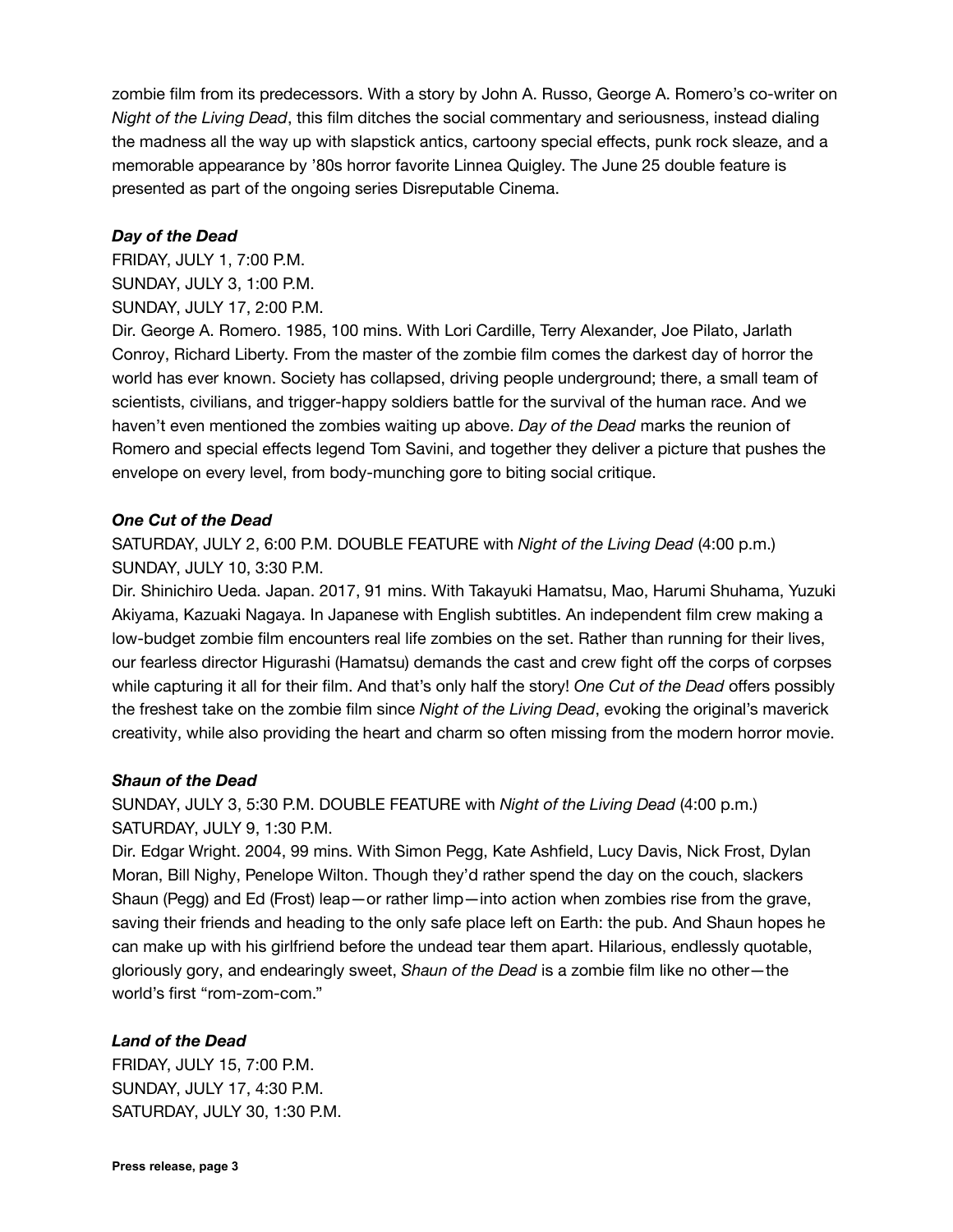Dir. George A. Romero. 2005, 97 mins. With Simon Baker, Dennis Hopper, Asia Argento, Robert Joy, John Leguizamo, Eugene Clark. Romero wraps up his original cycle of zombie films in bombastic fashion with a gory spectacle that sees humanity further surviving the zombie apocalypse by creating a makeshift society away from the menace outside their safe compounds. However, true to Romero's penchant for biting social satire, all is not well in this new society after its leaders enforce a painfully classist system on its workforce, who must contend with their malicious masters as well as the undead breaking down barriers into their world.

# *Night of the Living Dead* **(1990)**

SATURDAY, JULY 16, 2:00 P.M. DOUBLE FEATURE with *Dawn of the Dead* (2004) (4:00 p.m.) SATURDAY, JULY 23, 4:30 P.M.

Dir. Tom Savini. 1990, 88 mins. With Tony Todd, Patricia Tallman, Bill Moseley. The dead have risen to feast on the flesh of the living, and seven survivors find refuge in the Pennsylvanian countryside. However, tensions soon arise within this group, putting them on a collision course with each other and the undead horde outside. This remake of George A. Romero's enduring 1968 masterpiece is a cult classic in its own right thanks to director and makeup legend Tom Savini's thoughtful approach to the original source material, world-class special effects, and careful updates to the original's iconic characters.

# *Dawn of the Dead* **(2004)**

#### FRIDAY, JULY 8, 7:00 P.M.

SATURDAY, JULY 16, 4:00 P.M. DOUBLE FEATURE with *Night of the Living Dead* (1990) (2:00 p.m.) Dir. Zack Snyder. 2004, 100 mins. With Sarah Polley, Ving Rhames, Jake Weber, Mekhi Phifer. Before Synder moved over to big-budget comic book blockbusters, he made his mark in the horror genre with this ambitious remake of Romero's 1970s zombie classic. As an all-out zombie assault gets underway, a group of survivors make their way to the local mall; here they must work together to survive and thrive, which proves more difficult than anyone could imagine. Snyder sacrifices much of the black humor prevalent in the original for a deeply cynical atmosphere, complete with bleak, washed-out colors, but keeps the pressure high with claustrophobic set design and the addition of fast-moving, highly aggressive undead monsters.

#### *The Dead Don't Die*

SATURDAY, JULY 9, 6:00 P.M. DOUBLE FEATURE with *Night of the Living Dead* (4:00 p.m.) SUNDAY, JULY 10, 1:00 P.M.

Dir. Jim Jarmusch. 2019, 103 mins. DCP. With Bill Murray, Adam Driver, Tilda Swinton, Chloë Sevigny, Steve Buscemi, Danny Glover, Caleb Landry Jones, Selena Gomez, Tom Waits. Jarmusch's Trump-era allegory imagines a placid upstate New York community overrun by zombies who have been reanimated by the addictive consumerism they practiced in life. Decentralized and drained of suspense, this rhythmically loose collection of comic sketches for the coming American apocalypse veers unpredictably between the deadpan and the poetic on its way to a bleakly tragic anticlimax. The ensemble cast, pitch perfect from top to bottom, is led by Driver and Murray as the town's hapless local sheriffs.

DOUBLE FEATURE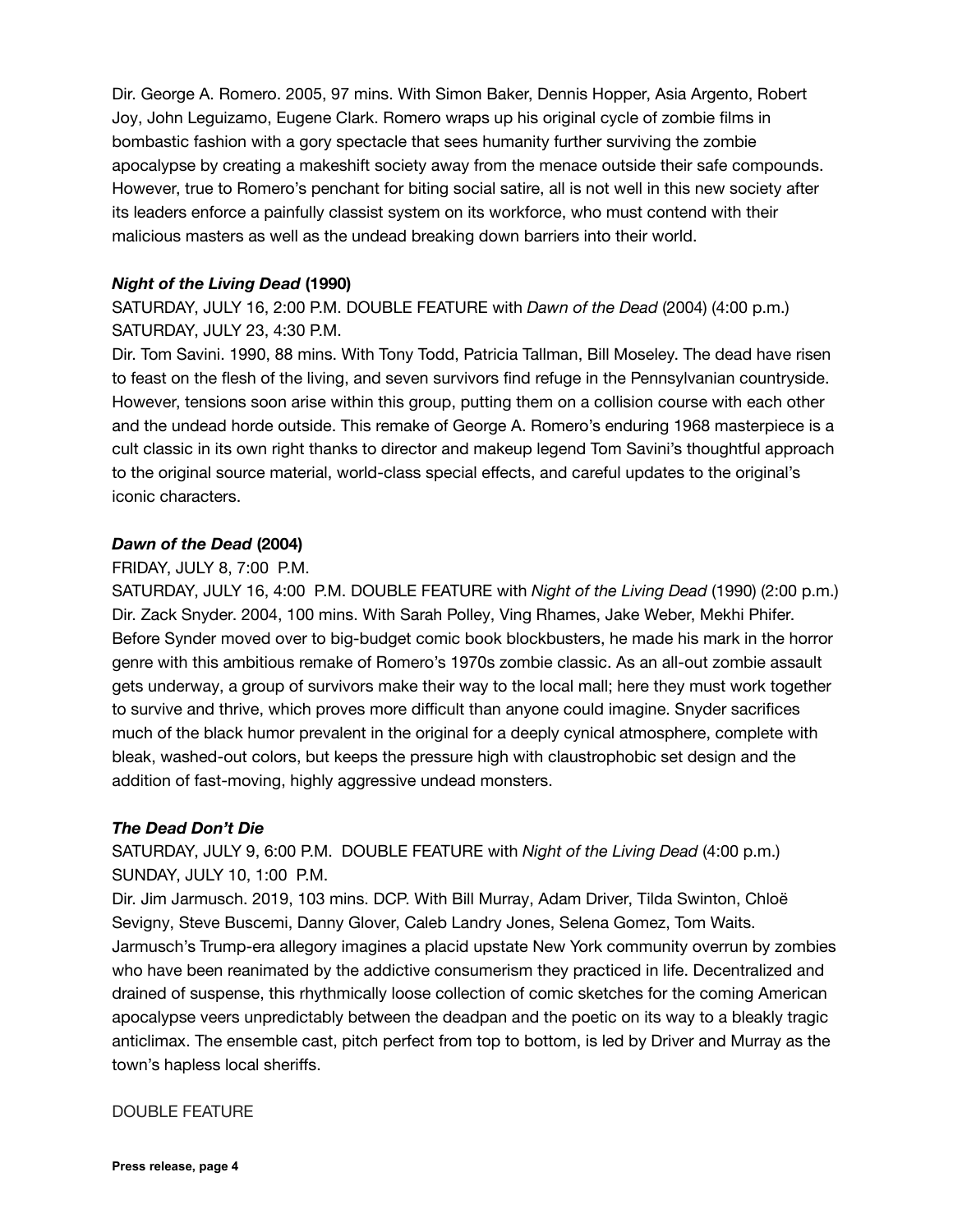# *Diary of the Dead* **+** *Survival of the Dead*

SUNDAY, JULY 24, 3:00 P.M. SATURDAY, JULY 30, 3:30 P.M.

*Diary of the Dead.* Dir. George A. Romero. 2008, 92 mins. With Michelle Morgan, Josh Close, Shawn Roberts, Amy Lalonde, Joe Dinicol, Scott Wentworth, Philip Riccio, Chris Violette, Tatiana Maslany. Romero evokes the low-budget ingenuity and social concern of his original *Night of the Living Dead*, taking advantage of the burgeoning found-footage horror subgenre of the 2000s. *Diary* chronicles a group of young filmmakers who find themselves in the middle of the zombie apocalypse. They run for their lives but keep the camera rolling, even as members of the group are picked off one by one. Romero takes aim at modern society's obsession with social media and constant recording of events in this fresh approach to the zombie film.

Followed by: *Survival of the Dead*. Dir. George A. Romero. 2009, 90 mins. With Alan Van Sprang, Kenneth Welsh, Kathleen Munroe, Richard Fitzpatrick, Athena Karkanis, Stefano Di Matteo, Joris Jarsky. Picking up a thread of characters from *Diary of the Dead,* Romero's final entry in the series sees two families on a remote island at war with each other as they go to war with the zombie horde invading their isolated home. Though divisive upon release, Romero's film showcases his maturity, attempting to explore new ground in his zombie filmography, expressing that society is fundamentally doomed in the face of a crisis.

# # #

Top image: *Land of the Dead* (2005) / courtesy of Universal Studios.

#### **Press contacts:**

Tomoko Kawamoto, MoMI, [tkawamoto@movingimage.us](mailto:tkawamoto@movingimage.us) Sunshine Sachs for MoMI, [momi@sunshinesachs.com](mailto:momi@sunshinesachs.com)

#### **[PRESS IMAGES AND OTHER MATERIALS ARE AVAILABLE HERE \(PASSWORD: MoMIpress\)](https://movingimage.us/about/press-media/)**

#### About Shudder

AMC Networks' Shudder is a premium streaming video service, super-serving members with the best selection in genre entertainment, covering horror, thrillers and the supernatural. Shudder's expanding library of film, TV series, and originals is available on most streaming devices in the US, Canada, the UK, Ireland, Germany, Australia and New Zealand.

#### About Museum of the Moving Image

Museum of the Moving Image (MoMI) is the only institution in the United States that deals comprehensively with the art, technology, enjoyment, and social impact of film, television, and digital media. In its acclaimed facility in Astoria, New York, the Museum presents exhibitions; screenings; discussion programs featuring actors, directors, and creative leaders; and education programs. It houses the nation's largest collection of moving image artifacts and screens over 500 films annually. Its exhibitions—including the core exhibition *Behind the Screen* and *The Jim Henson Exhibition*—are noted for their integration of material objects, interactive experiences, and audiovisual presentations. For more information about the MoMI, visit [movingimage.us.](https://movingimage.us/)